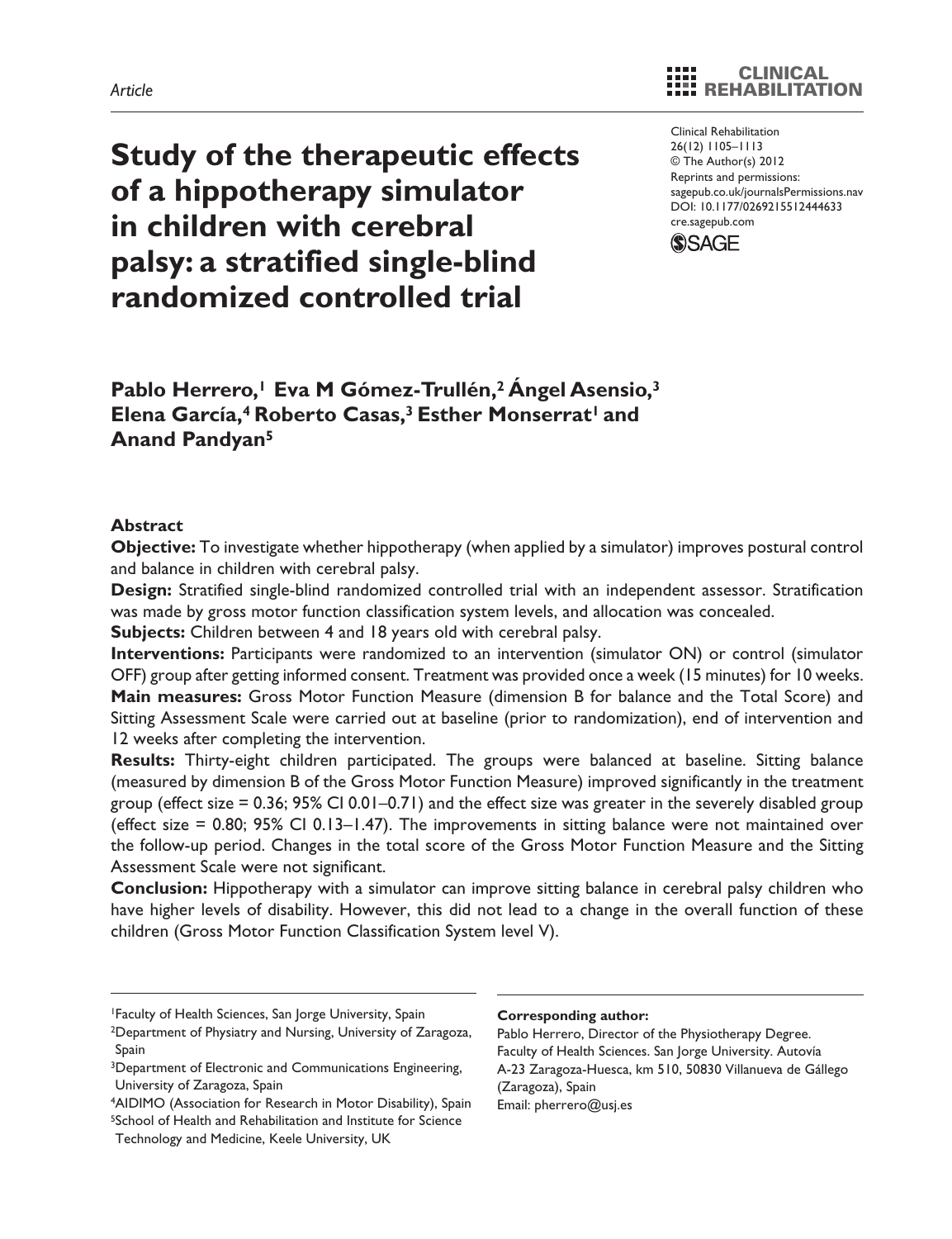#### **Keywords**

Cerebral palsy, gross motor function, hippotherapy, horseback riding therapy, controlled trial

Received: 7 December 2011; accepted: 18 March 2012

## **Introduction**

The terms 'hippotherapy' and 'therapeutic horseback riding' are used to describe treatment strategies that use the movement of the horse for improving postural control and/or balance<sup>1,2</sup> and general function or mobility.1,3 Preliminary phase I research suggests that both hippotherapy and horseback riding therapy may be beneficial for patients with spinal cord injury, $4,5$  multiple sclerosis<sup>6</sup> or cerebral palsy.3,7–16

Hippotherapy simulators that 'imitate' the movements of a horse are available to buy and, as a result, this therapy has become more accessible to patients.17–19 However, the research evidence to support the use of this technology in routine care has been limited; only three papers were identified following a comprehensive literature search.17–19 Quint and Toomey,<sup>19</sup> using a matched pair design and within pair randomization, suggested that treatment on a hippotherapy simulator can lead to improvement in static posture, however, they also noted that similar improvements were also seen on people who used a static saddle. Kuczyński and Słonka,<sup>17</sup> using a quasi-controlled study design, demonstrated that sagittal plane stability may have increased following three months of treatment using a hippotherapy simulator, however, they did not study as to whether the changes in sway resulted in an improvement in activity and/or participation. Zurek et al.18 is not reviewed as the outcome measure (skin temperature of lower limbs) was not related to postural control or mobility.

The first review of horseback riding therapy<sup>3</sup> came to the conclusion that, although there is some evidence of benefit associated with horseback riding, rigorous studies with larger samples were needed to prove that this treatment worked. A more recent review<sup>2</sup> of all studies using hippotherapy, horseback riding therapy and hippotherapy simulators concludes that there may be some evidence for the use of these therapies in the rehabilitation of children with cerebral palsy but the authors also acknowledge that more rigorous research is required to prove the clinical benefits associated with treatment. Two of the eight papers that met the inclusion criteria in the latter review<sup>2</sup> used a hippotherapy simulator:<sup>17,19</sup> all other papers used traditional hippotherapy.

The aim of this study was to quantify the therapeutic effects of hippotherapy simulators in the rehabilitation of children with cerebral palsy using a protocol similar to those used in hippotherapy or horseback riding therapy studies.<sup>9,20</sup> The specific objectives were to investigate whether hippotherapy (when applied by a simulator) may improve postural control and balance in children with cerebral palsy.

### **Methods**

This was a single-blind stratified randomized control study with an independent assessor. The sampling frame was children between the ages of 4 and 18 years old with cerebral palsy (Gross Motor Function Classification System<sup>21</sup> levels I–V) who attend schools run by the Department of Education of the Government of Aragon (Spain). The study was approved by the Spanish Regional Ethics Committee (CEICA) (reference number CP04/06/08). Informed consent was obtained from the legal representative of the child (parent or tutor for those under the care of state).

Participants who met the inclusion and exclusion criteria previously published<sup>22</sup> were accepted to trial. Children who refused to participate or could not attend the sessions were not enrolled. Baseline measurements were taken in participants who were eligible to participate and for whom we had consent. After the baseline measurements were taken (Table 1), the participants were stratified based on the Gross Motor Function Classification System level and then randomized (using a concealed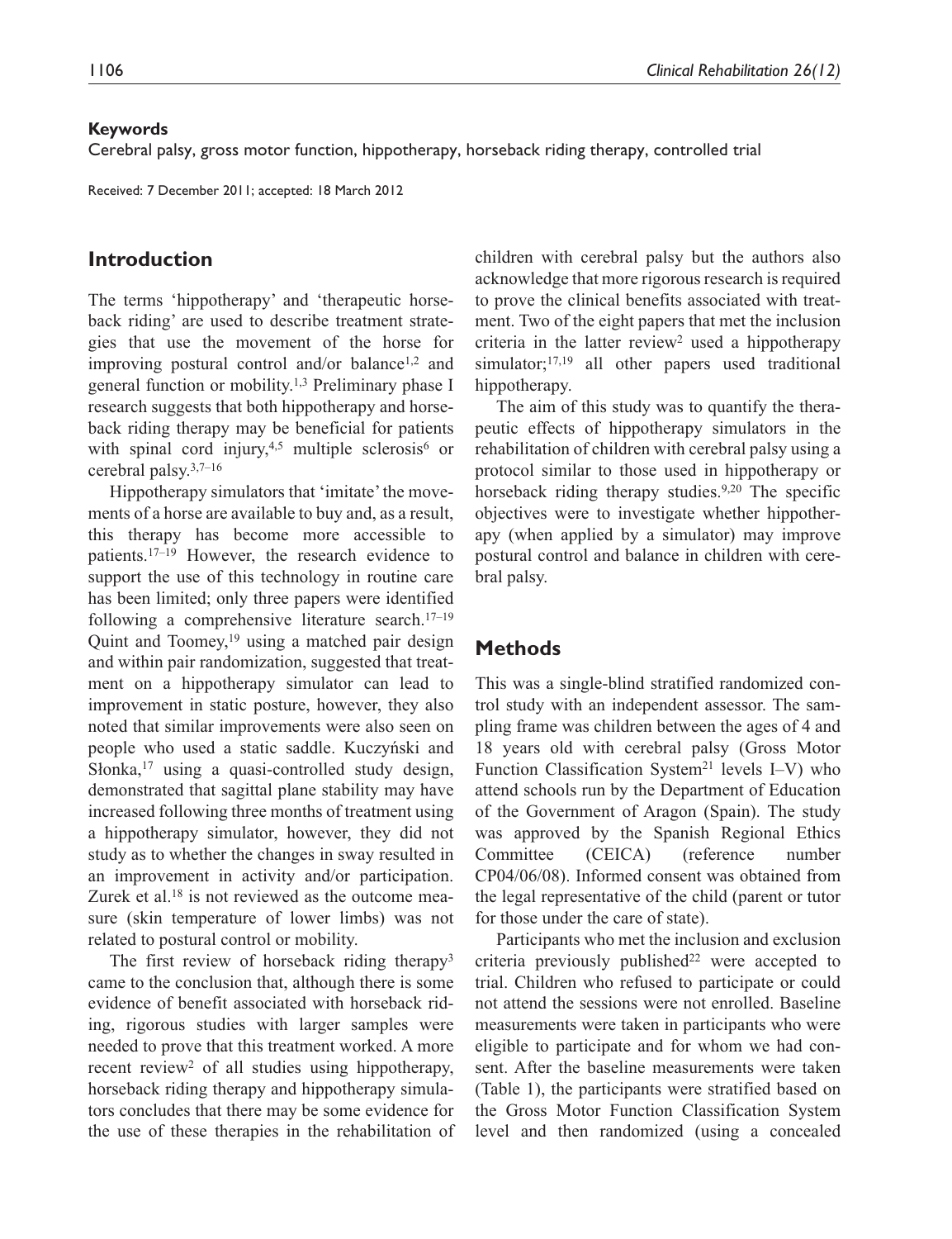| P-value<br>Intervention group  |
|--------------------------------|
|                                |
| $9.95(8.80 - 11.10)$<br>0.504a |
| 0.179b                         |
| 0.834b                         |
|                                |
|                                |
|                                |
|                                |
| 40.91 (17.50)<br>0.758a        |
| 25.68 (15.40)<br>0.405a        |
| 15.21 (5.93)<br>0.848a         |
|                                |

**Table 1.** Comparison of the group at baseline for demographical variables (age and gender), composition of groups (distributed in Gross Motor Function Classification System levels) and the outcome measures (Gross Motor Function Measure and Sitting Assessment Scale)

There were no significant differences between the groups. The data was processed with appropriate statistical tests (a: independent sample *t*-test for ratio level variables and b: chi-squared test for categorical variables). The corresponding *P*-values are reported. GMFCS, Gross Motor Function Classification System.

random allocation method) to one of two groups: an intervention group and a control group. In the intervention group, the 15-minute session (once a week for 10 weeks) consisted of sitting on the hippotherapy simulator with active extension of the trunk while the simulator was switched ON in the WORKOUT mode. In the control group, the 15-minute session (once a week for 10 weeks) consisted of sitting on the hippotherapy simulator with active extension of the trunk while the simulator was switched OFF. Therefore the children in the control group did not receive the rhythmic movement from the simulator (it was similar to sitting on a barrel or another device in which they maintained this sitting position as in other published studies).  $9,20$ The children who consented, and for whom baseline measurements were taken, were considered as drop-outs if they did not attend the treatment sessions. Further details of the methods and the hippotherapy simulator are described by Herrero et al.22

The measures for this study were gross motor function, measured with the Gross Motor Function Measure-6623 and sitting balance measured by the balance component of the Gross Motor Function Measure (dimension B) and the Sitting Assessment Scale.24 The assessors were trained to use the above measures in a consistent way. A questionnaire was completed at the beginning of the study to collect the sociodemographic variables previously described in

the literature as potentially confounding. The baseline equivalence was tested using an appropriate statistical test (chi-squared test or the *t*-test) for each of outcome variables (Table 1) and the appropriate descriptive statistics are reported with *P*-values.

Using an intention-to-treat approach (with last value carried forward in case of missing data), effect size of treatment (Cohen's  $d$ )<sup>25</sup> and odds ratios,26 along with respective 95% confidence interval (CI), are reported. Data were initially analysed for the whole group. As stratification was done prior to randomization, the analysis was repeated for groups split on the Gross Motor Function Classification System levels I–V. The data were analysed for Total Gross Motor Function Measure scores, dimension B of Gross Motor Function Measure and the Sitting Assessment Scale.

Primary end-point was the end of treatment (when compared to baseline) and secondary endpoint was end of follow-up (when compared to baseline).

# **Results**

Thirty-eight children participated and four children dropped out (Figure 1), however, data from all 38 participants study were considered for analysis.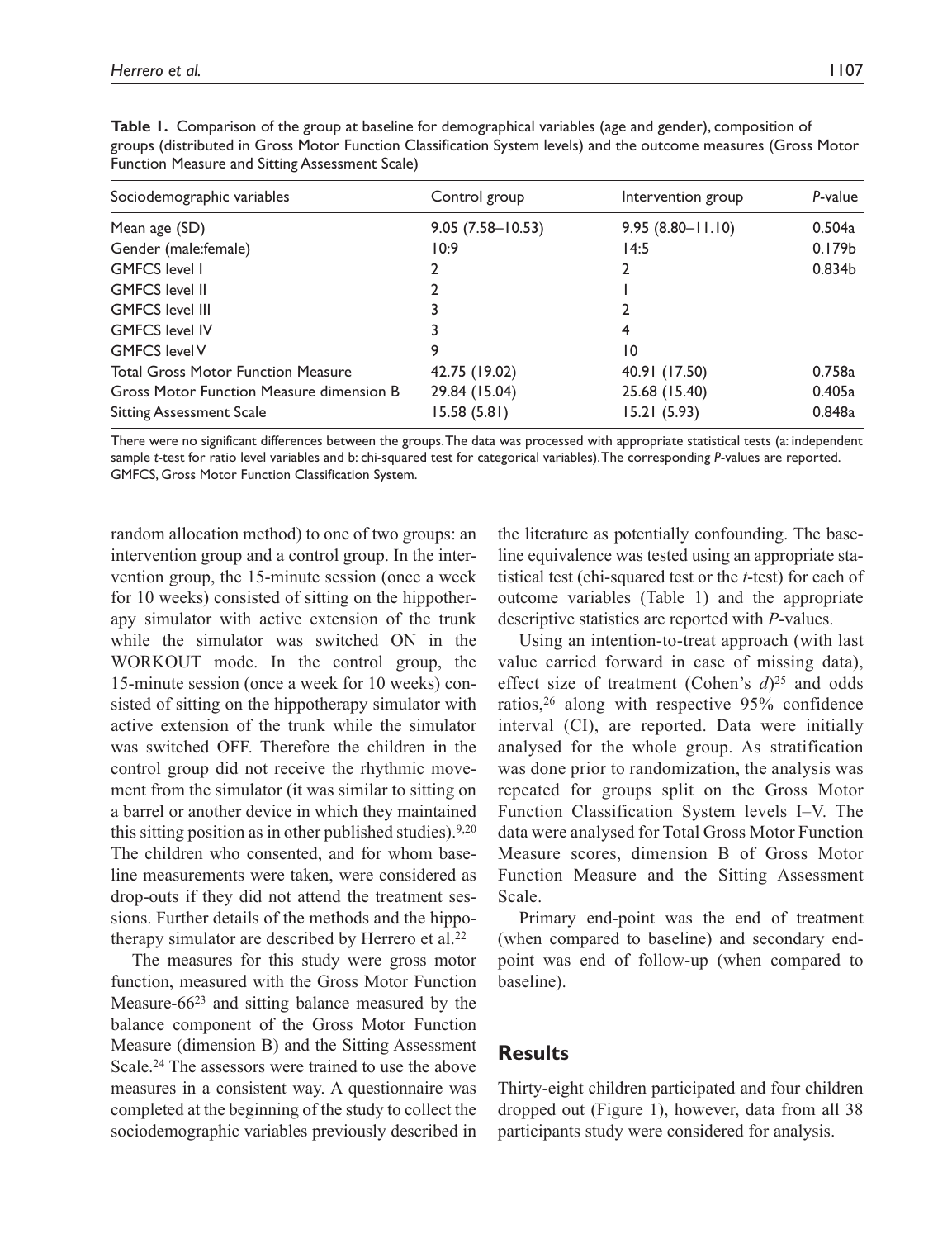

**Figure 1.** Consort diagram.

After randomization, both groups were comparable at baseline (Table 1). The sample was biased towards children with higher levels of disability; 19 children (50%) were classified as Gross Motor Function Classification System level V.

The Sitting Assessment Scale was a very insensitive measure. One child improved by one point, two children improved by two points and one child deteriorated by four points. Although we have presented the appropriate inferential statistics in Tables 2 and 3, the results will not be presented or discussed further. The rest of the results will focus on the Gross Motor Function Measure only. For the subgroup analysis, data for Gross Motor Function Classification System level V is only presented because the subsamples of levels I–IV were too small to carry out a meaningful analysis.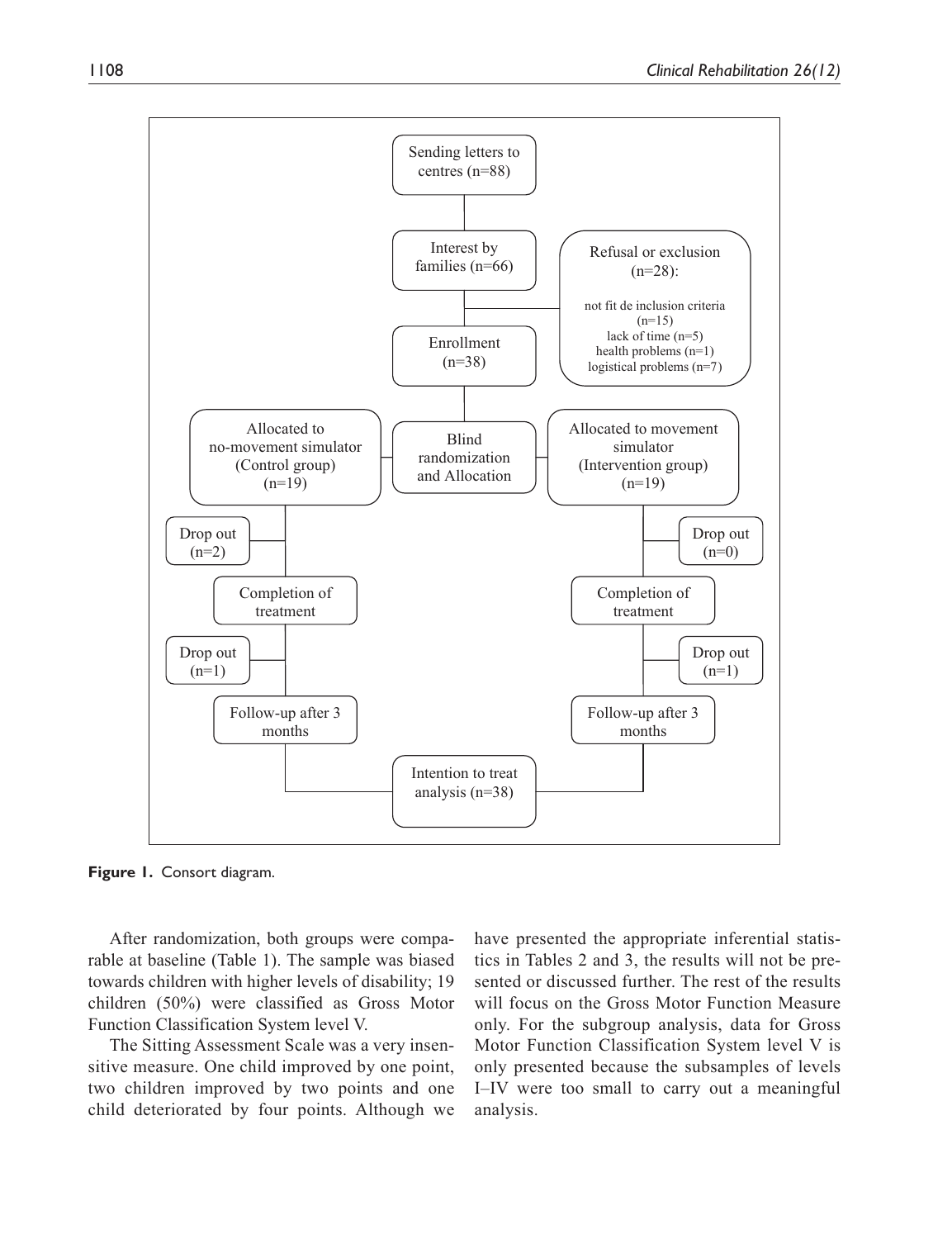| Outcome<br>measure<br>(sample size: n)                      | MI: Baseline<br>measurement treatment<br>mean $(SD)$ | M <sub>2</sub> : End of<br>mean $(SD)$                            | M3: End<br>of study<br>measurement measurement (M2-M1)<br>mean $(SD)$ | Treatment<br>effect<br>mean $(SD)$ | <b>Effect size</b><br>for<br>treatment<br>period<br>(95% CI) | Follow-<br>up effect<br>$(M3-MI)$<br>mean $(SD)$ | Effect size<br>for entire<br>study<br>period (95%<br>CI)          |
|-------------------------------------------------------------|------------------------------------------------------|-------------------------------------------------------------------|-----------------------------------------------------------------------|------------------------------------|--------------------------------------------------------------|--------------------------------------------------|-------------------------------------------------------------------|
| Gross Motor Function Measure (dimension B)                  |                                                      |                                                                   |                                                                       |                                    |                                                              |                                                  |                                                                   |
| Control (19)                                                |                                                      | 29.84 (15.04) 29.95 (14.87) 30.11 (14.94) 0.11 (2.60) 0.36* (0.01 |                                                                       |                                    | to 0.71)                                                     |                                                  | $0.26$ (3.31) $0.25$ (-0.10<br>to 0.60)                           |
| Experimental (19) 25.68 (15.4) 26.95 (14.65) 27.05 (15.26)  |                                                      |                                                                   |                                                                       | 1.26(3.68)                         |                                                              | 1.37(5.37)                                       |                                                                   |
| <b>Total Gross Motor Function Measure</b>                   |                                                      |                                                                   |                                                                       |                                    |                                                              |                                                  |                                                                   |
| Control (19)                                                |                                                      | 42.75 (19.02) 43.02 (18.40) 44.24 (19.76)                         |                                                                       | $0.27(2.81)0.27(-0.07)$            | to 0.62)                                                     |                                                  | $1.50(2.78) 0.25(-0.10)$<br>to 0.60)                              |
| Experimental (19) 40.91 (17.50) 42.23 (15.63) 43.54 (17.16) |                                                      |                                                                   |                                                                       | 1.31(4.63)                         |                                                              | 2.63(5.75)                                       |                                                                   |
| <b>Sitting Assessment Scale</b>                             |                                                      |                                                                   |                                                                       |                                    |                                                              |                                                  |                                                                   |
| Control (19)                                                | $15.58(5.81)$ $15.84(5.70)$                          |                                                                   | 15.84(5.70)                                                           |                                    | to $-0.26$ )                                                 |                                                  | $0.26(0.65) -0.59(-0.92) 0.26(0.65) -0.59(-0.92)$<br>to $-0.26$ ) |
| Experimental (19) 15.21 (5.93) 15.00 (5.82)                 |                                                      |                                                                   | 15.00(5.82)                                                           | $-0.21(0.92)$                      |                                                              | $-0.21(0.92)$                                    |                                                                   |

**Table 2.** Results for the whole group (19 children in each group)

Treatment effect is the difference between values of the treatment period (period of time between the end of the 10 sessions of treatment and the beginning of the study). Follow-up effect is the difference between values of the follow-up period (period of time between 12 weeks after completion of the 10 treatment sessions and the beginning of the study). \*Indicates that the result is significant.

**Table 3.** Results for subgroup Gross Motor Function Classification System level V (9 children in the control group and 10 children in the experimental group)

| Outcome measure<br>(sample size: n)                       | MI: Baseline M2: End of<br>measurement treatment<br>mean $(SD)$ | mean $(SD)$ | M3: End<br>of study<br>measurement measurement (M2-M1)<br>mean $(SD)$ | <b>Treatment</b><br>effect<br>mean $(SD)$ | Effect<br>size for<br>treatment<br>period<br>(95% CI) | Follow-<br>up effect<br>$(M3-MI)$<br>mean $(SD)$ | <b>Effect size</b><br>for entire<br>study<br>period<br>(95% CI) |  |  |  |
|-----------------------------------------------------------|-----------------------------------------------------------------|-------------|-----------------------------------------------------------------------|-------------------------------------------|-------------------------------------------------------|--------------------------------------------------|-----------------------------------------------------------------|--|--|--|
| Gross Motor Function Measure (dimension B)                |                                                                 |             |                                                                       |                                           |                                                       |                                                  |                                                                 |  |  |  |
| Control (9)                                               |                                                                 |             | $17.88$ (12.78) 17.00 (10.98) 17.33 (11.48) -0.89 (2.84) 0.80* (0.13  |                                           | to $1.47$ )                                           | $-0.56$ (4.12) 0.41 (-0.12)                      | to $1.02$ )                                                     |  |  |  |
| Experimental (10) 15.11 (8.78) 17.44 (8.49)               |                                                                 |             | 17.22(9.05)                                                           | 2.1(4.40)                                 |                                                       | 1.9(7.26)                                        |                                                                 |  |  |  |
| Total Gross Motor Function Measure                        |                                                                 |             |                                                                       |                                           |                                                       |                                                  |                                                                 |  |  |  |
| Control (9)                                               | 28.14 (14.68) 28.84 (13.95) 28.46 (13.82)                       |             |                                                                       |                                           | $0.7(2.53)$ $0.56(-0.02)$<br>to $1.14$ )              |                                                  | $0.32$ (2.70) $0.42$ (-0.18<br>to $1.02$ )                      |  |  |  |
| Experimental (10) 28.43 (12.07) 31.29 (8.59) 31.11 (8.12) |                                                                 |             |                                                                       | 2.86(4.72)                                |                                                       | 2.68(7.25)                                       |                                                                 |  |  |  |
| <b>Sitting Assessment Scale</b>                           |                                                                 |             |                                                                       |                                           |                                                       |                                                  |                                                                 |  |  |  |
| Control (9)                                               |                                                                 |             | $11.00(5.52)$ $11.44(5.63)$ $11.44(5.63)$                             |                                           | $0.44(0.88) -0.74(-1.22)$<br>to $-0.26$ )             |                                                  | $0.44(0.88) -0.74(-1.22)$<br>to $-0.26$ )                       |  |  |  |
| Experimental (10) 11.56 (5.90) 11.11 (5.30) 11.11 (5.30)  |                                                                 |             |                                                                       | $-0.4(1.33)$                              |                                                       | $-0.4(1.33)$                                     |                                                                 |  |  |  |

Treatment effect is the difference between values of the treatment period (period of time between the end of the 10 sessions of treatment and the beginning of the study). Follow-up effect is the difference between values of the follow-up period (period of time between 12 weeks after completion of the 10 treatment sessions and the beginning of the study). \*Indicates that the result is significant.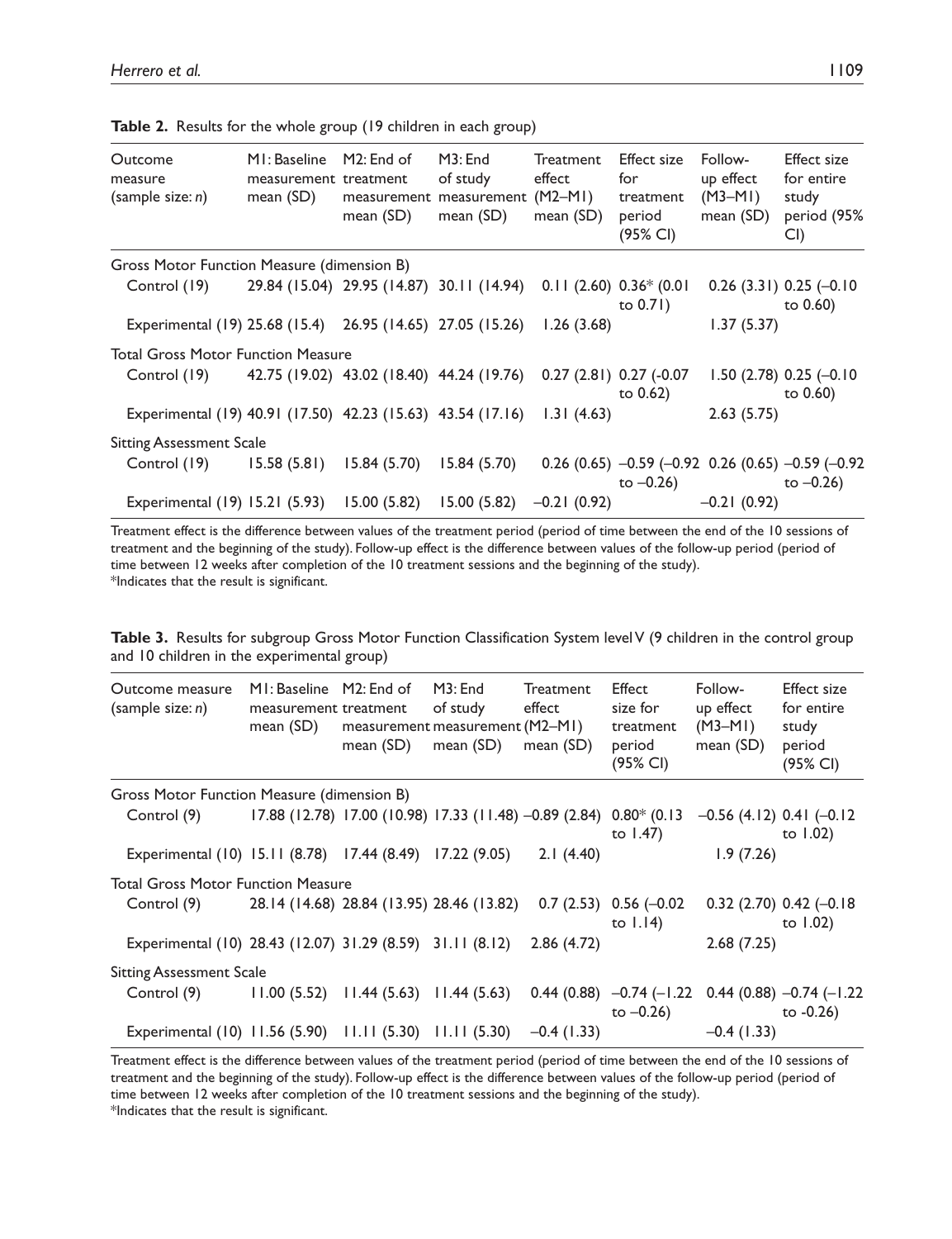The main results from the study are fully presented in Table 2 (whole group) and Table 3 (subgroup of Gross Motor Function Classification System level V).

The results of the whole group show that at the end of the treatment period, the Total Gross Motor Function Measure in the treatment group had improved in 11 children while in the control group it had improved in 8 children (OR =  $1.89$ ; 95% CI 0.5–6.9). With respect to Gross Motor Function Measure dimension B, it improved in 10 children in the experimental group while it improved in 5 children in the control group (OR =  $3.11$ ; 95% CI 0.8– 12.1). The effect size is significant for the Gross Motor Function Measure dimension B during the treatment period (Table 2).

At the end of the follow-up period, the Total Gross Motor Function Measure in the treatment group had improved in 10 children while in the control group it had improved in 12 children ( $OR =$ 0.65; 95% CI 0.177–2.37). With respect to Gross Motor Function Measure dimension B, 9 children in the experimental group had improved while 5 children in the control group had improved ( $OR = 2.52$ ; 95% CI 0.65–9.83). The effect size associated with these changes is not significant (Table 2).

The results of the level V subgroup analysis show that at the end of the treatment period, the Total Gross Motor Function Measure in the treatment group had improved in 8 children while in the control group it had improved in 4 children  $(OR =$ 2.7; 95% CI 0.65–11.04). With respect to Gross Motor Function Measure dimension B, 6 children in the experimental group had improved while 2 children in the control group had improved ( $OR = 3.9$ ; 95% CI 0.68–22.7). The effect size is significant for the Gross Motor Function Measure dimension B during the treatment period (Table 3).

At the end of the follow-up period, the Total Gross Motor Function Measure in the treatment group had improved in 6 children and the Total Gross Motor Function Measure in the control group had improved in 4 children (OR = 1.88; 95% CI 0.30 - 11.62). With respect to Gross Motor Function Measure dimension B, 5 children in the experimental group had improved and 2 children in the control group had improved  $(OR = 3.5; 95\% \text{ CI } 0.47-25.90)$ . The rest of the results are shown in Table 3. The effect size associated with these changes is not significant (Table 3).

## **Discussion**

The main findings from this study were that hippotherapy, when applied with a simulator (for 15 minutes once a week), in addition to routine therapy, helps improving sitting balance in children with cerebral palsy and that this effect is better in people with higher levels of disability. However, the improvements in sitting balance, as achieved in this study, may have a smaller effect on overall functional performance. The carry-over effects of treatment were maintained in people with higher levels of disability which would suggest that improvements in sitting balance are likely to have occurred as a result of motor learning associated with the dynamic nature of the repetitive task training that was given to the children (mechanical hippotherapy in conjunction with additional tasks that required balance control). The providing of additional support seems not to have prevented learning from taking place as the Gross Motor Function Measure measurements are a reflection of the child's true capacity.

It is not possible to fully explain the smaller benefits seen in patients with higher levels of ability. It is possible that the duration of the sessions or the intensity of therapy (in terms of magnitude of displacement and velocity during the simulation and duration of the treatment) was insufficient for this patient group and hence the effects were smaller than expected for the participants who had a good level of ability. In this study we used a standardized therapy that all participants could engage with, as opposed to a customized therapy in future studies. There is a need to explore whether customized hippotherapy can lead to better outcomes for all participants. More modelling work (phase I) and phase II clinical trials are required<sup> $27$ </sup> to identify an optimal way of prescribing treatment with mechanical hippotherapy.

There were some limitations within the study. We did not customize the hippotherapy simulator treatment to the ability of the children and hence it is possible that not all patients benefited equally. Further, we did not measure the kinematics of the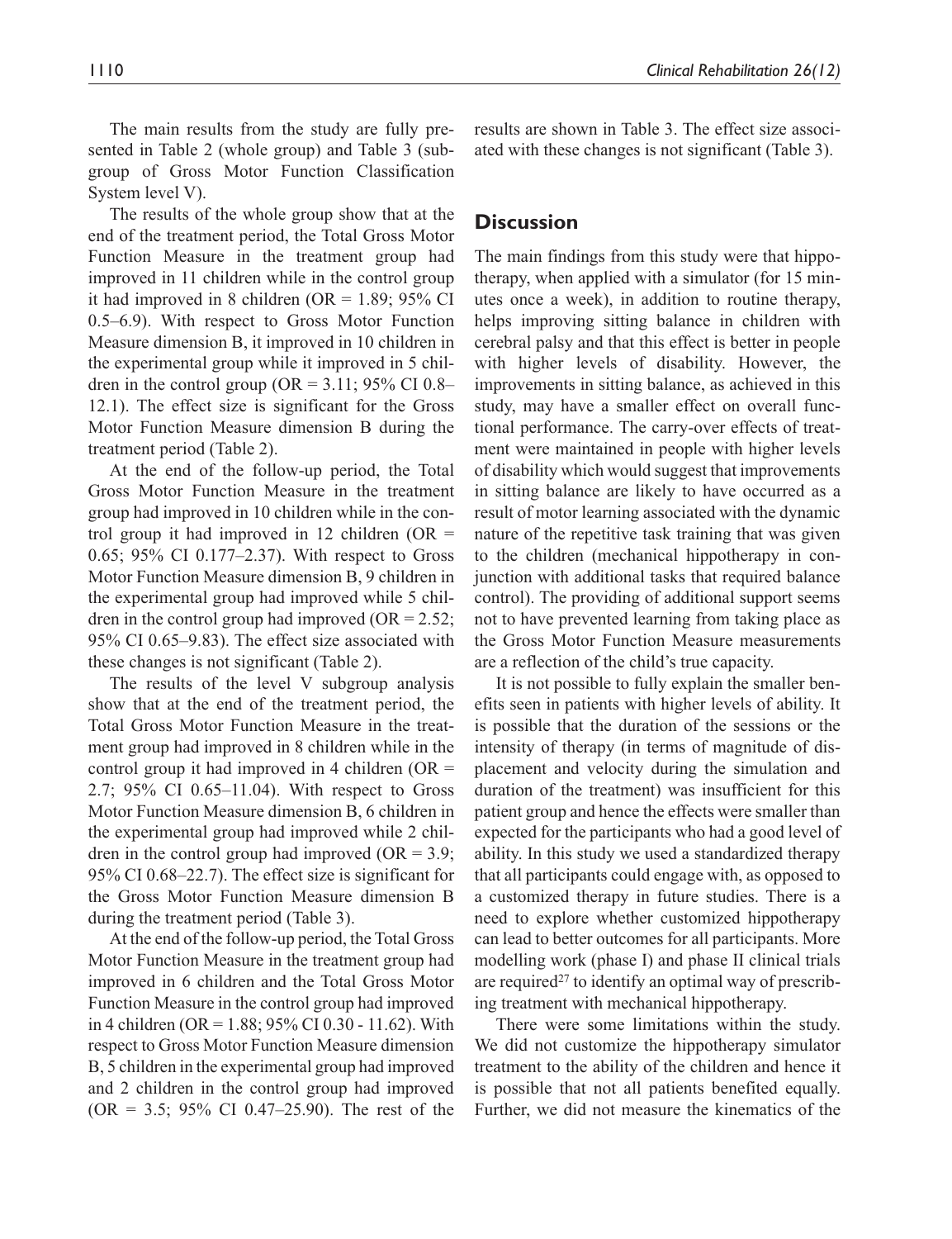simulation and the response of the child (in terms of kinematics and muscle activation) hence we cannot fully explain the mechanism leading to improvements in balance. The duration of treatment was also limited to one 15-minute session per week (for a 10-week period). Apart from these limitations, there were limitations related to the sample: (1) sample was small and therefore a comparative analysis by Gross Motor Function Classification System levels could not be carried out; (2) the sample was biased towards the highest levels of disability (level V); (3) the study included children from a wide age group (4–18 years) and functional levels (Gross Motor Function Classification System levels I–V) on the assumption that all had the potential to benefit equally from the intervention.

This study has also some important strengths. One of them is that this is the first study analysing the effect of hippotherapy simulators in posture control and gross motor function in cerebral palsy children with standardized measurements, while other studies carried out with mechanical hippotherapy simulators did not use standardized measurements.17,19 Besides, this study is a randomized controlled trial, including a control group and a larger sample of cerebral palsy children than most of the previous studies (except for Davi et al.<sup>28</sup>) regarding not only hippotherapy simulator studies, but also traditional hippotherapy or horseback riding therapy ones. This makes this article valuable as a starting point for studying the therapeutic effects of hippotherapy simulators in the treatment of cerebral palsy children. However more work is needed to identify how this therapy can be adapted for use in all patients with cerebral palsy. A significant body of research is needed to address these issues.

Although our study has focused on hippotherapy simulators, when we had to design the study, we reviewed literature related to hippotherapy simulators but also traditional hippotherapy. Regarding previous hippotherapy simulator research, our treatment protocol was similar to those used by Kuczyński et al.17 (20 minutes microprocessorcontrolled saddle riding, performed twice a week for three months) and Quint et al.19 (sitting on a mechanical saddle 10 sessions of 10 minutes for four weeks). Our study was consistent with the results of Kuczyński et al.,  $17$  which showed that the therapy led to a noteworthy improvement in the postural performance of the cerebral palsy children in sagittal as well in frontal planes, although they did not use standardized measurements. Quint et al.19 only measured pelvic mobility and not postural control or balance so comparison of results is not possible.

With regard to traditional hippotherapy or horseback riding therapy it is difficult to compare our results with the studies carried out because: (1) most of the studies were based on extremely small sample sizes of children; (2) many of these studies did not include a control group; (3) the length and duration of the programmes varied greatly. Some studies on traditional hippotherapy or horseback riding therapy have not found a therapeutical effect on Gross Motor Function Measure in cerebral palsy children28–30 while others have shown therapeutical effects in all the Total Gross Motor Function Scores except dimension  $A<sub>1</sub><sup>31</sup>$  in only dimension  $E<sub>12,32</sub>$  or in the total score and dimension E.10,33

In relation with our work, we think that three studies should be highlighted. The first, carried out by Sterba et al.,10 because it suggests that significant changes could have been obtained in dimension B of the Gross Motor Function Measure if the sample had been larger. A second study, carried out by Hamill et al.,30 used the same outcome measurements as us but did not show significant differences on Gross Motor Function Measure and Sitting Assessment Scale after a 10-week hippotherapy programme in three children with Gross Motor Function Classification System level V. The third one, a review carried out by Whalen and Case-Smith, $1$  concluded that: (1) it cannot be determined as to whether or not riding twice per week produced a larger effect, but the evidence suggests that riding once per week is sufficient to achieve significant improvements in gross motor function and mobility;  $(2)$  it appears that a minimum of 8–10 weeks may be necessary to achieve positive effects and that longer interventions are more likely to yield improvements in gross motor function.

At present, there are no studies comparing the therapeutical effects of hippotherapy simulators with traditional hippotherapy.

From a clinical point of view, we think that a few aspects can be extrapolated from this research. On the one hand, from a mechanical point of view, the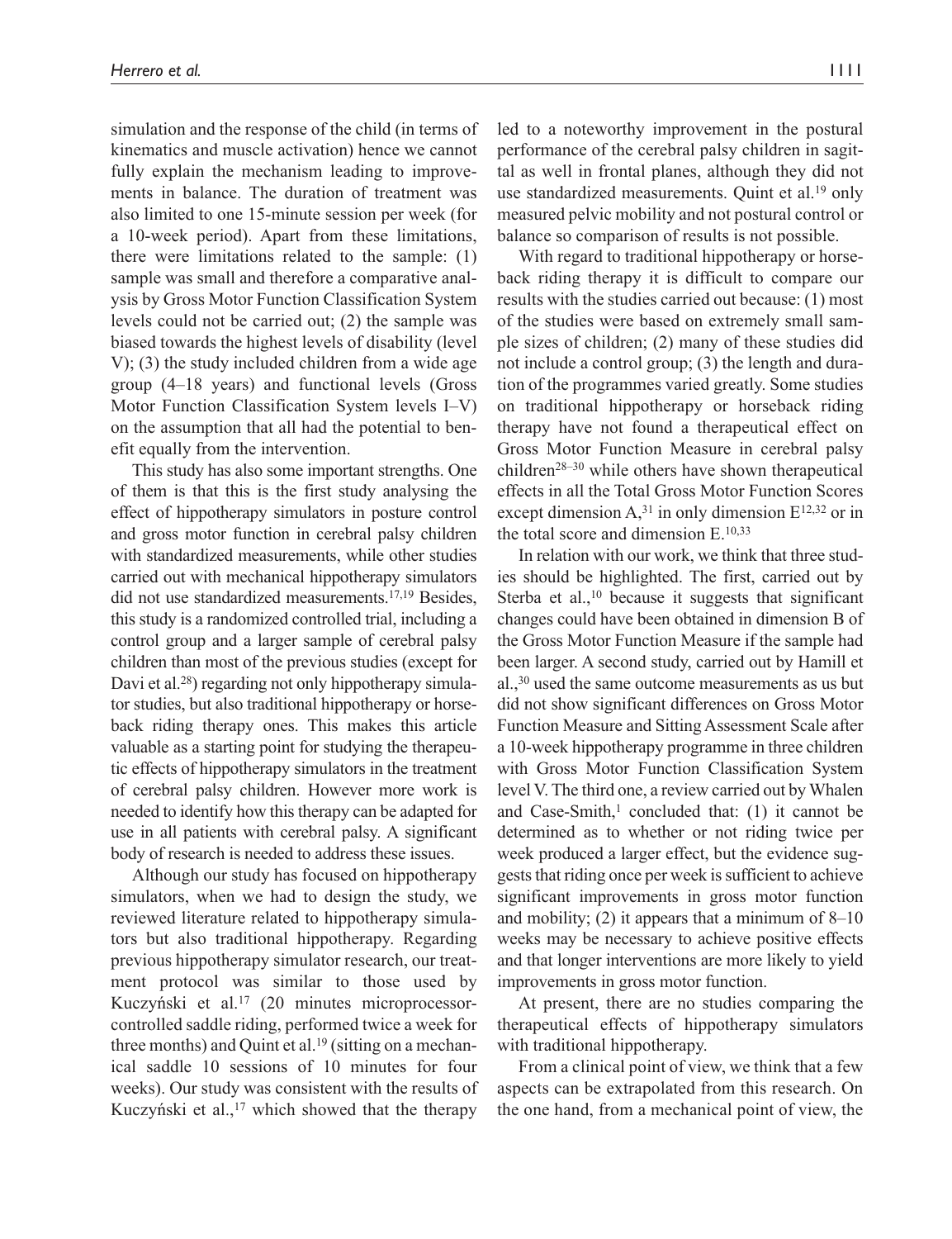foundations of the use of this kind of therapy are reasonable, as it is directly related to postural control and balance in the sitting position. On the other hand, although the use of hippotherapy simulators is controversial for some therapists because it is said that it only imitates the mechanical pattern of movement and loses all the psychological aspects related to traditional hippotherapy, we consider that this therapy can be very worthy in a clinical setting because a simulator has a low cost when compared with live horses (maintenance of animals, facilities and cost of insurance), it is safer than live horses for the users, more accessible to ride on it for children with restricted mobility and its use does not depend on environmental conditions. Besides, this technology can be easily installed in a clinical setting and it can be combined with physiotherapy-related activities and/or other technology (such as wii games) to make rehabilitation more fun and attractive for children, enhancing the motivational part of the therapy.

## **Clinical messages**

- It is possible to implement a programme of balance training using a hippotherapy simulator for children with cerebral palsy.
- Treatment with a hippotherapy simulator primarily improves posture and balance.
- Greater effects of treatment were seen in children with higher levels of disability and the benefits of treatment continued even after treatment was discontinued.

#### **Acknowledgements**

The authors wish to express their appreciation to Patricia Carrera and Santiago Lamas, who helped the research team with statistic analysis, to the translators from the Institute of Modern Languages at San Jorge University, and specially to Dr Sybil Farmer from Keele University for reviewing methodology, data analysis and the presentation of results leading to the final version of the manuscript.

### **Conflict of interest**

The authors declare that there is no conflict of interest.

#### **Funding**

This project was supported by Aragón Government with ref: PM059/2007 and title 'Desarrollo de una plataforma avanzada de hipoterapia y estudio de su beneficio terapéutico'.

#### **References**

- 1. Whalen CN and Case-Smith J. Therapeutic effects of horseback riding therapy on gross motor function in children with cerebral palsy: a systematic review. *Phys Occup Ther Pediatr* 2011 (in press).
- 2. Zadnikar M and Kastrin A. Effects of hippotherapy and therapeutic horseback riding on postural control or balance in children with cerebral palsy: a meta-analysis. *Dev Med Child Neurol* 2011; 53: 684–691.
- 3. Sterba JA. Does horseback riding therapy or therapistdirected hippotherapy rehabilitate children with cerebral palsy? *Dev Med Child Neurol* 2007; 49: 68–73.
- 4. Lechner HE, Kakebeeke TH, Hegemann D and Baumberger M. The effect of hippotherapy on spasticity and on mental well-being of persons with spinal cord injury. *Arch Phys Med Rehabil* 2007; 88: 1241–1248.
- 5. Lechner HE, Feldhaus S, Gudmundsen L, et al. The shortterm effect of hippotherapy on spasticity in patients with spinal cord injury. *Spinal Cord* 2003; 41: 502–505.
- 6. Hammer A, Nilsagard Y, Forsberg A, Pepa H, Skargren E and Oberg B. Evaluation of therapeutic riding (Sweden)/ hippotherapy (United States). A single-subject experimental design study replicated in eleven patients with multiple sclerosis. *Physiother Theory Pract* 2005; 21: 51–77.
- 7. Debuse D, Chandler C and Gibb C. An exploration of German and British physiotherapists' views on the effects of hippotherapy and their measurement. *Physiother Theory Pract* 2005; 21: 219–242.
- 8. Liptak GS. Complementary and alternative therapies for cerebral palsy. *Ment Retard Dev Disabil Res Rev* 2005; 11: 156–163.
- 9. Benda W, McGibbon NH and Grant KL. Improvements in muscle symmetry in children with cerebral palsy after equine-assisted therapy (hippotherapy). *J Altern Complement Med* 2003; 9: 817–825.
- 10. Sterba JA, Rogers BT, France AP and Vokes DA. Horseback riding in children with cerebral palsy: effect on gross motor function. *Dev Med Child Neurol* 2002; 44: 301–308.
- 11. Casady RL and Nichols-Larsen DS. The effect of hippotherapy on ten children with cerebral palsy. *Pediatr Phys Ther* 2004; 16: 165–172.
- 12. McGibbon NH, Andrade CK, Widener G and Cintas HL. Effect of an equine-movement therapy program on gait, energy expenditure, and motor function in children with spastic cerebral palsy. *Dev Med Child Neurol* 1998; 40: 754–762.
- 13. Snider L, Korner-Bitensky N, Kammann C, Warner S and Saleh M. Horseback riding as therapy for children with